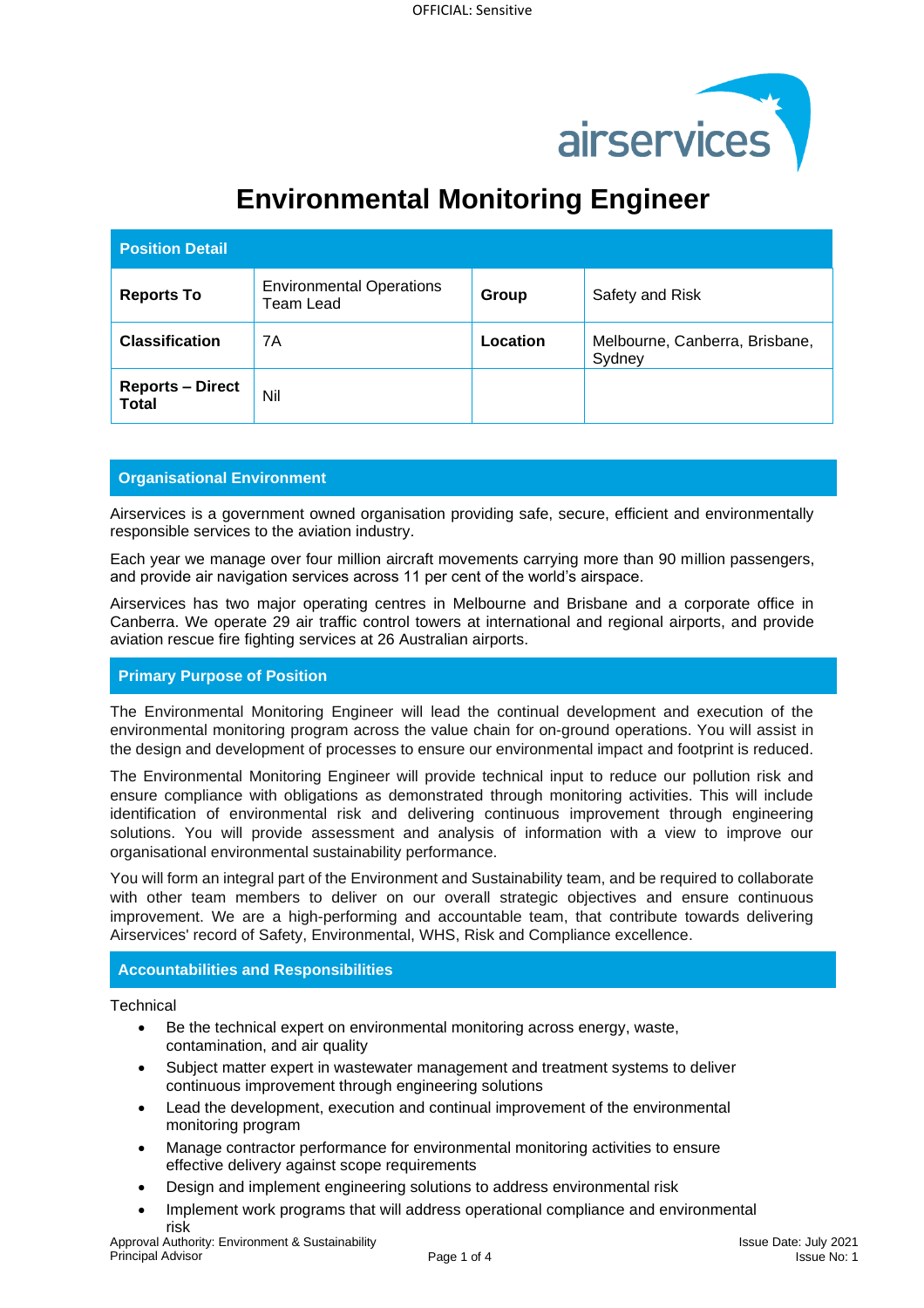- Provide technical support in responding to environmental issues and occurrences
- Undertake environmental assessment and analysis of monitoring data
- Support the delivery of environmental projects and initiatives to ensure effective progress against strategic objectives
- Develop and maintain EMS documentation including support the continual improvement of EMS processes and tools

People

- Assist in creating an organisational culture of environmental sustainability by embedding sustainability principles across our people for the assets we manage
- Ability to successfully work with stakeholders to ensure environmental monitoring requirements are met in a timely and efficient manner
- Maintain an effective working relationship with all internal stakeholders to ensure that you are productive and effective in all activities in support of organisational objectives
- Support the team with an emphasis on growth, learning and enabling others, by sharing your knowledge and using your skills
- Maintain positive and collaborative relationships with external stakeholders, including Federal government agencies, airports, aircraft owners and operators, consultants and contractors, and the general aviation industry

#### Financial

• Assigned contracts to be managed in a financially responsible and timely manner, while maintaining positive and collaborative working relationships with internal and external stakeholders

Compliance, Systems and Reporting

- Ensure compliance with all enterprise governance systems and policies, including Safety, Environmental, Work Health and Safety (WHS), Risk and Financial
- Contribute to internal and external reporting on the organisations environmental performance
- Manage the systems and monitoring data required to ensure that you can deliver accurate and timely environmental advice
- Contribute to the development of the Environmental Management System (EMS) to further sustainability principles and undertake continuous improvement across the framework

#### Safety

- Demonstrate safety behaviours consistent with enterprise strategies, standards and procedures
- Support the safe, efficient and environmentally responsible provision of air navigation services by keeping up to date with all issues, developments and technical matters impacting on the way you complete your duties

#### **Key Performance Indicators**

Efficient, Effective and Accountable

- Provision of accurate, effective and timely technical advice, and support the value chain to meet environmental requirements and deliver risk mitigation
- Monitoring program is designed to ensure compliance with obligations, and effectively quantify environmental and sustainability performance
- Design and delivery of improved site based controls to reduce organisational risk, protect environmental values, improve environmental sustainability performance and improve compliance with obligations
- Ensure projects and programs are delivered on schedule, and in accordance with relevant standards, procedures and guidelines
- Strategic objectives are delivered through collaboration with other team members and the value chain
- EMS documentation, tools and mechanisms to improve our environmental sustainability performance are designed, developed and delivered with an outcome of being fit for purpose

#### **Commercial**

- Monitoring program is designed in a cost effective manner
- Contractor's meet and exceed performance requirements

Approval Authority: Environment & Sustainability Principal Advisor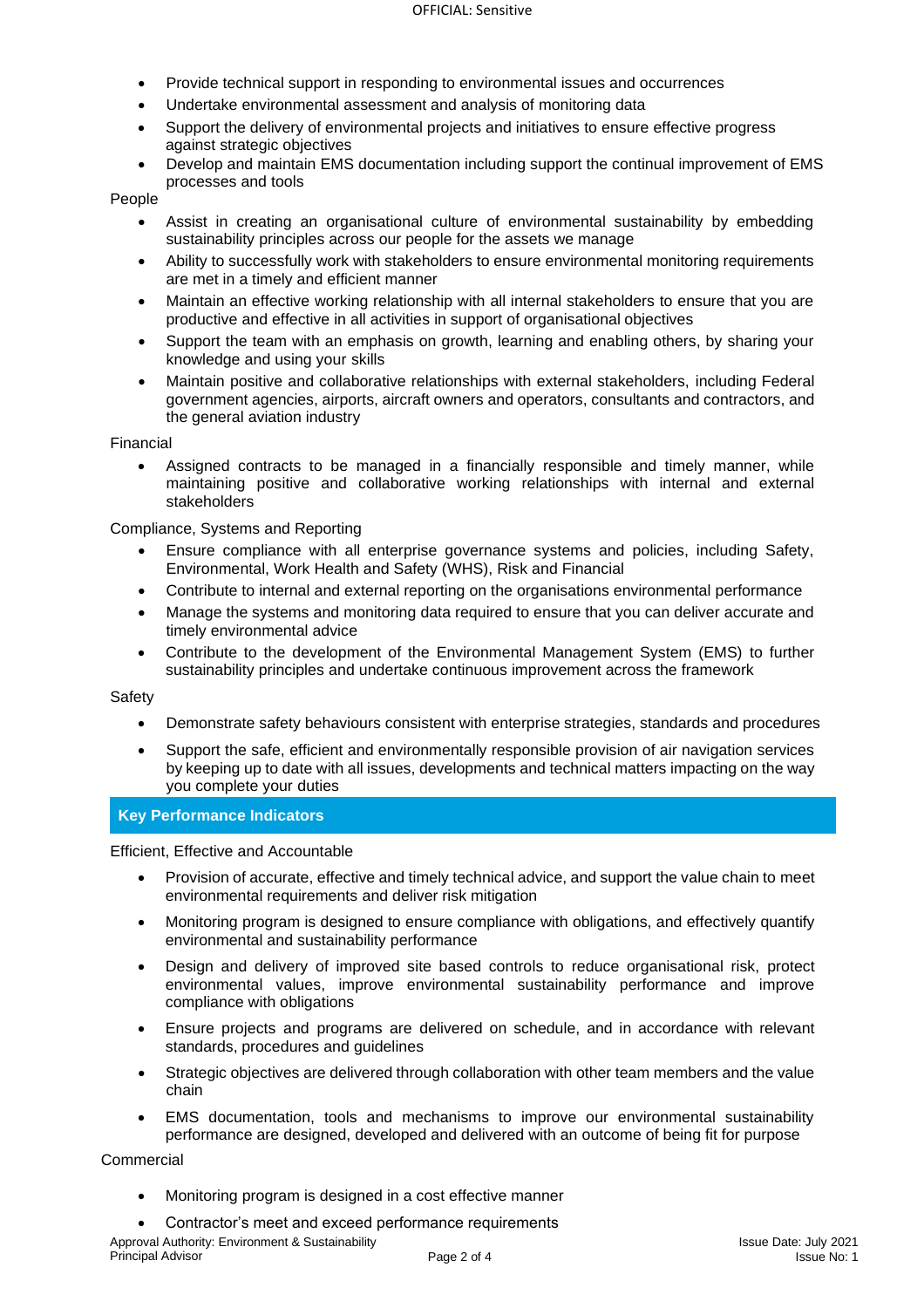- Meet budget targets
- Ensure all projects are managed in a financially responsible and timelymanner

#### People

- Work is delivered in a collaborative manner with internal and external stakeholders to ensure continuous improvement, innovation, and effective change management
- Working with other team members to deliver continual improvement to processes
- Ensure all internal and external stakeholder engagement is carried out in a professional, courteous and collaborative manner
- Pro-actively seek and undertake training and development opportunities to improveskills, qualifications and capabilities

#### **Safety**

- Compliance with regulatory standards
- Compliance with safety, risk, environmental and any other standards

## **Key Relationships**

Effective working relationships across the business and externally will need to be established to achieve team and organisational objectives:

- Principal Environment and Sustainability
- Facility and Property Managers
- Procurement and Contract Managers
- Environmental Specialists and Advisors
- Environmental Champions and Portfolio Holders
- External contractors and consultants (as engaged)

#### **Skills and Competencies**

- Extensive experience in designing and leading monitoring programs across an organisation to meet strategic objectives
- Extensive experience in data management and analysis from environment and sustainability monitoring
- Technical expertise and demonstrated experience in the management of energy, waste, contamination, and air quality
- Demonstrated experience in delivering environmental engineering projects to improve controls
- Excellent numerical and analytical skills with a strong attention to detail
- Strong written and verbal communications skills with a demonstrated ability to work effectively with stakeholders at all levels
- Demonstrated experience in project management and the ability to prioritise and deliver work on schedule, whilst working onmultiple tasks with competing priorities
- Bachelor degree or higher in Environmental Engineering (or similar), and 5 years' industry experience within this technical discipline

## **Performance Standards and Behaviours**

As an employee of Airservices, you will consistently demonstrate performance standards and behaviours that meet Airservices Code of Conduct, as well as lead, coach and develop others in relation to the same.

This includes:

- Treating everyone with dignity, respect and courtesy
- Acting with honesty and integrity
- Approval Authority: Environment & Sustainability Principal Advisor • Acting ethically and with care and diligence